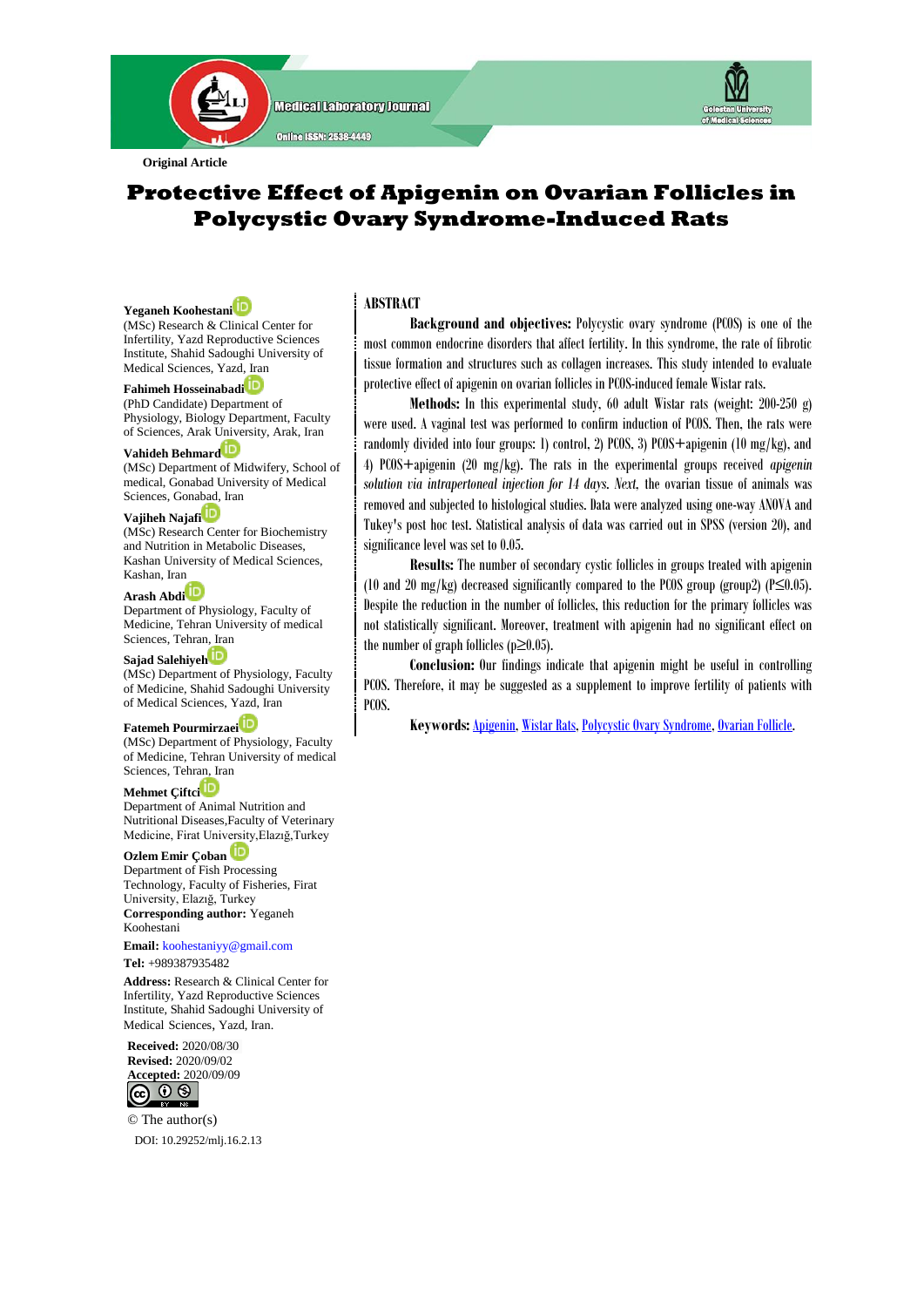## **INTRODUCTION**

Polycystic ovary syndrome (PCOS) is one of the most common endocrine and metabolic disorders in women, affecting 6-10% of women in the reproductive age. This syndrome causes infertility and glucose intolerance in early and middle adulthood and causes diabetes mellitus and cardiovascular disease at older ages. The primary role of follicle is [oocyte](https://en.wikipedia.org/wiki/Oocyte) support. From birth, the [ovaries](https://en.wikipedia.org/wiki/Ovaries) of female humans contain a number of immature, [primordial follicles.](https://en.wikipedia.org/wiki/Folliculogenesis#Primordial) These follicles each contain a similarly immature [primary](https://en.wikipedia.org/wiki/Primary_oocyte)  [oocyte.](https://en.wikipedia.org/wiki/Primary_oocyte) At [puberty,](https://en.wikipedia.org/wiki/Puberty) clutches of follicles begin folliculogenesis, entering a growth pattern that ends in death (apoptosis) or in ovulation (the process through which the oocyte leaves the follicle). During follicular development, primordial follicles undergo a series of critical changes in character, both histologically and hormonally. First, they change into primary follicles and later into secondary follicles. During transition to [tertiary or antral stage, t](https://en.wikipedia.org/wiki/Folliculogenesis#Primordial)he follicles become dependent on hormones, particularly follicle-stimulating hormone (FSH), which causes a substantial increase in their growth rate. [The late tertiary or pre](https://en.wikipedia.org/wiki/Folliculogenesis#Late_tertiary_and_preovulatory_.28the_follicular_phase_of_the_menstrual_cycle.29)[ovulatory follicle](https://en.wikipedia.org/wiki/Folliculogenesis#Late_tertiary_and_preovulatory_.28the_follicular_phase_of_the_menstrual_cycle.29) ruptures and discharges the oocyte (that has become a [secondary oocyte\)](https://en.wikipedia.org/wiki/Secondary_oocyte), ending folliculogenesis.

Development of PCOS is associated with hyperandrogenism and insulin resistance or insufficiency  $(1)$  and can also cause anovulation and infertility [\(2\)](#page-5-8). In PCOS, gonadotropin-releasing hormone fluctuations increase in the blood, which leads luteinizing hormone (LH) elevation in the blood, followed by an increase in the concentration of steroids. Following an increase in LH and LH/FSH ratio in PCOS, estrogen levels increase, but progesterone levels decrease or remain unchanged. In addition, the levels of dehydroepiandrosterone and other androgens increase [\(2\)](#page-5-8). The histological features of PCOS include ovarian enlargement, thickening of the theca layer, increase in the number of follicles and follicular sub-capsular cysts, hyperplasia, hardening of the ovarian stroma, premature luteinization of theca cells hyperandrogenism, and increased fat mass. With long-term inflammation, the principal cells are destroyed, fibrocytes and fibroblasts are formed, and the production and density of collagen increase in the tissue [\(3\)](#page-5-9). Fibrogenesis is one of the disorders that occur

in the ovaries. The process of fibrogenesis is associated with high production of collagen and stromal tissues by fibrocytes and fibroblasts. Consequences of fibrogenesis include excessive deposition of extracellular matrix and decreased functional cells. Ovarian fibrogenesis is associated with various ovarian diseases, including ovarian cysts, PCOS, and premature ovarian failure. Patients with ovarian fibrosis respond less to infertility treatment [\(4\)](#page-5-0). Several methods have been suggested to control PCOS. Medication is an essential step in improving the symptoms of PCOS. Treatment with chemical drugs such as metformin and tamoxifen had side effects but today many herbal medicines have potential effects on PCOS  $(5-7)$  $(5-7)$ . Apigenin  $(4.5.7)$ trihydroxy flavone) is a non-toxic and nonmutagenic flavonoid with molecular formula  $C_{15}H_{10}O_5$  found in many fruits and vegetables  $(8)$ . It has been argued that some flavonoids may have anticancer, anti-inflammatory, and antioxidant properties [\(9\)](#page-5-4). Recent reports have shown that the antioxidant and antitumor properties of apigenin are due to its antiangiogenic effects. Given the main role of angiogenesis and fibrogenesis in development of PCOS, apigenin can be potentially used for treatment of this syndrome  $(10, 11)$  $(10, 11)$  $(10, 11)$ . Therefore, this study was performed to evaluate protective effects of apigenin on ovarian follicles in a rat model of PCOS.

#### **MATERIALS AND METHODS**

A total of 60 adult, female Wistar rats weighing 200-250 g were obtained from Pasteur Institute of Iran. The animals were kept under standard conditions  $(21 \pm 2 \degree C, 12$ hours light/dark cycle). The study was approved by the Ethics Committee and Deputy of Research and Development of Tehran University of Medical Sciences (ethical code: IR.TUMS.MEDICINE.REC.1398.915).

After a one-week adaptation period, all rats were randomly divided into four groups (n=15 per group). Group 1 was considered as normal control and did not receive any intervention/medication. PCOS was induced by intraperitoneal injection of estradiol valerate (4 mg/kg). A vaginal smear test was performed to confirm PCOS induction. For this purpose, 50 µl of 0.9% normal saline was injected into the vagina of each animal using a sampler; then, the equal amount was sucked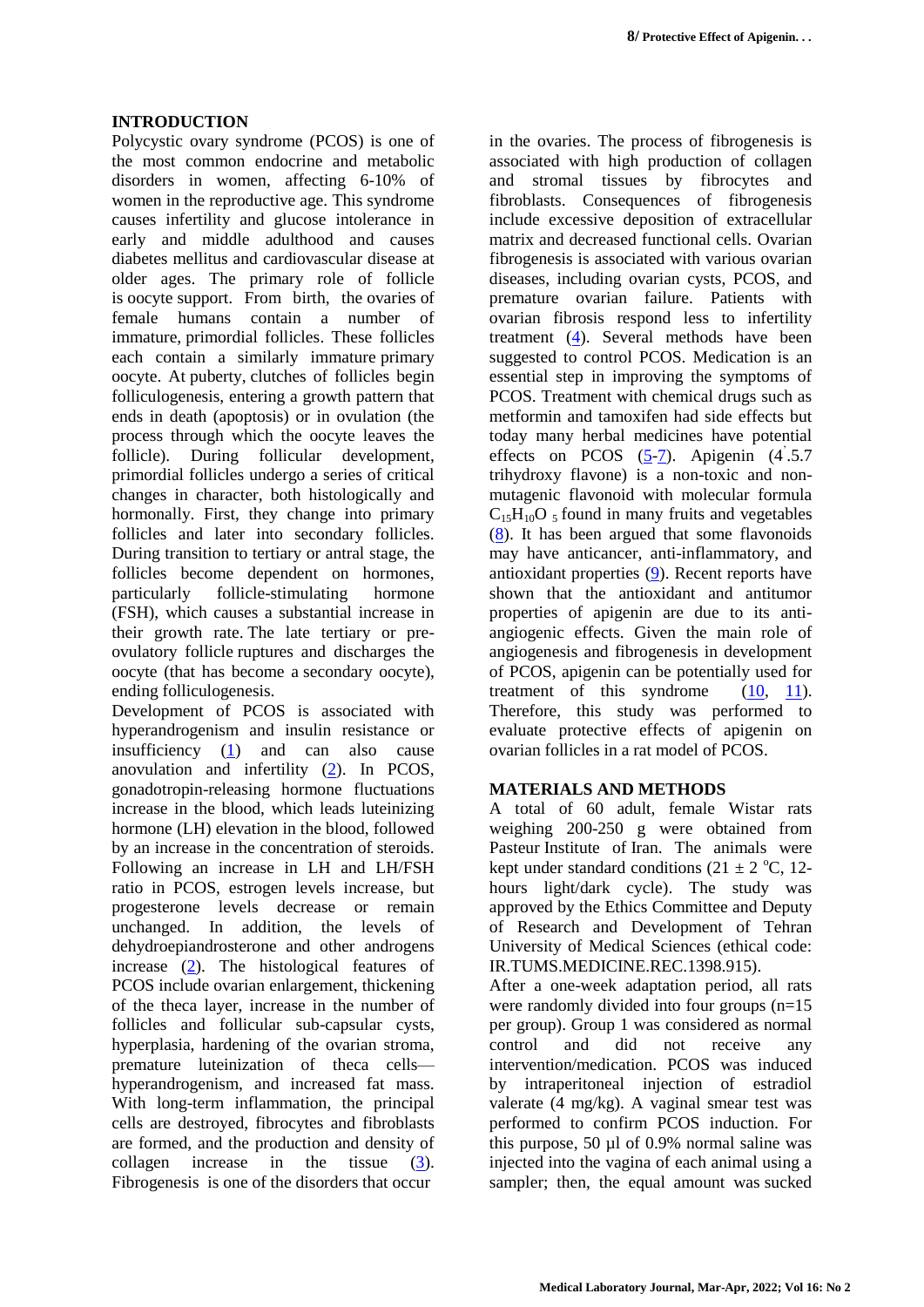and placed on a slide. After drying, the samples were observed under a light microscope under  $10\times$  magnification. Next, different stages of the estrous cycle were identified based on classical cellular characteristics. This process was carried out every morning for three days. Animals that showed four regular and continuous estrous cycles were considered as normal in terms of a sexual cycle and entered the intervention phase. Thirty days after PCOS induction, rats in group 2 received daily apigenin solution (dissolved in 2% alcohol) intraperitoneally for 14 days. Rats in groups 3 and 4 received 10 mg/kg and 20 mg/kg apigenin solution for 14 days, respectively [\(12\)](#page-5-10). In the next stage, ovaries of each rat were removed and fixed in modified Davidson fixative solution (30% formaldehyde, 15% ethanol, 5% glacial acetic acid, and 50% distilled water) for seven days. Then, the samples were washed with phosphate buffer saline, dehydrated, and embedded into wax blocks. The Masson's trichrome staining was performed to evaluate histological parameters such as the number of

primary, secondary, graph, and cystic follicles. For all histological studies, 20 μm was cut from all sections.

From each group, 20 sections were examined, and the follicles were counted. Finally, the Micrometric SE Premium software was used to count the follicles and measure their dimensions.

Data were reported as means  $\pm$  standard deviation. One-way ANOVA and Tukey's post hoc test were used to compare parameters between the study groups. A p-value of less than 0.05 was considered statistically significant. All statistical analyses were performed using SPSS software (version 20).

## **RESULTS**

#### *Effect of different doses of apigenin on the number of primary follicles*

The number of primary follicles in the PCOS group (group 2) was significantly lower compared to the control group  $(p \le 0.05)$ . Administration of apigenin at different doses had no significant effect on the number of follicles ( $p \ge 0.05$ ) [\(Figure 1\)](#page-2-0).



<span id="page-2-0"></span>**Figure 1- The effect of different doses of apigenin on primary follicles in ovarian tissue of polycystic rats. A) The number of primary follicles in the experimental groups. B) Tissue section of a polycystic ovary of a rat after Masson's trichrome staining (10× magnification). B1: control group, B2: PCOS group, B3: PCOS+ apigenin (10 mg/kg), B4: PCOS+ apigenin (20 mg/kg). \*\*\* Significant difference compared to the control group.**

Effect of different doses of apigenin on the number of secondary follicles

The number of secondary follicles in the PCOS group (group 2) was significantly higher than in the control group  $(p \le 0.05)$ . Administration of apigenin (10 and 20 mg/kg) significantly reduced the number of follicles (p≤0.05) [\(Figure 2\)](#page-3-1).

Effect of different doses of apigenin on the number of graph follicles

The number of graph follicles in the PCOS group (group 2) did not change significantly compared to the control group. Administration of apigenin at different doses had no significant effect on the number of these follicles [\(Figure 3\)](#page-3-0).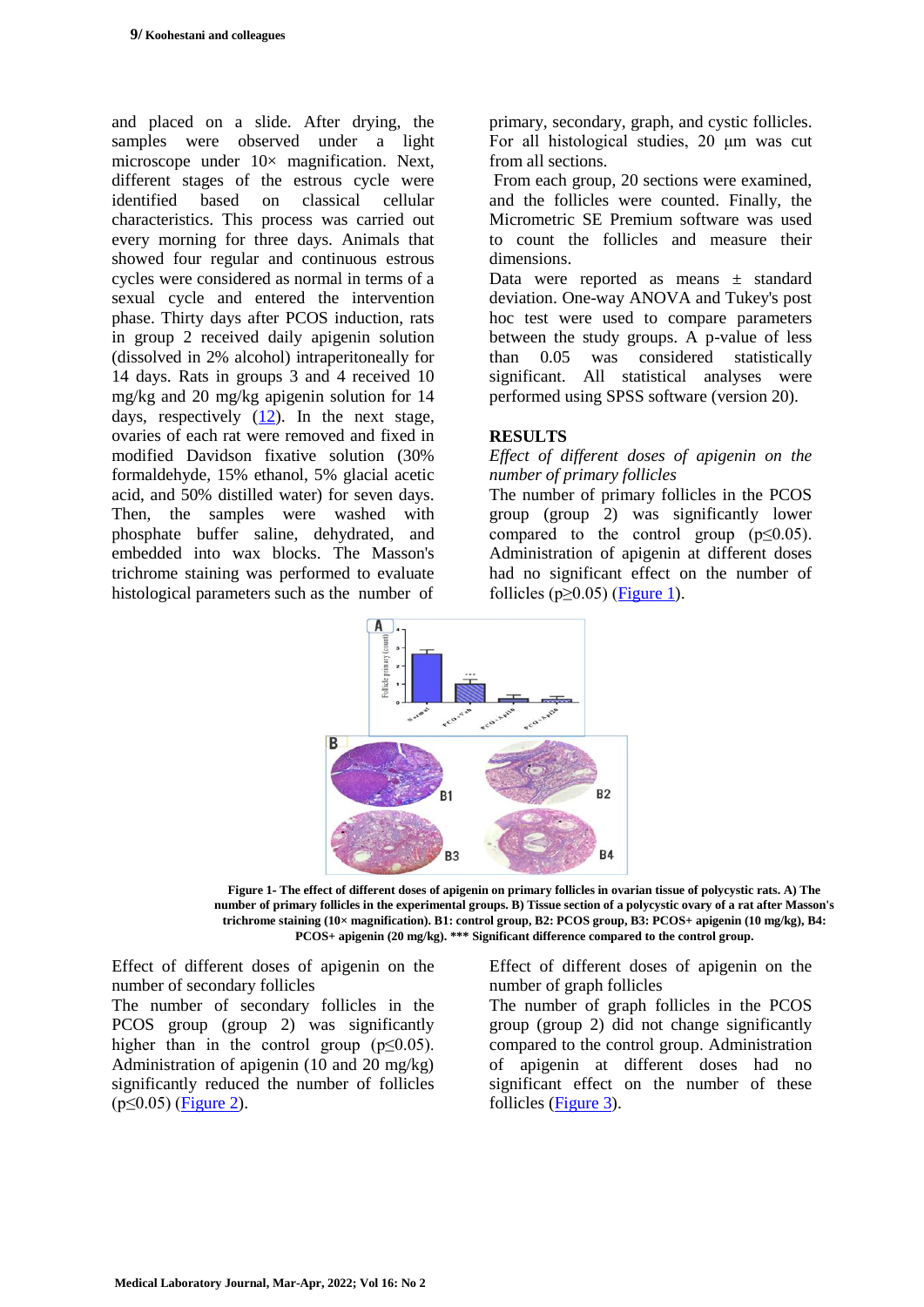

<span id="page-3-1"></span>**Figure 2- The effect of different doses of apigenin on secondary follicles in ovarian tissue of polycystic rats. A) The number of secondary follicles in the experimental groups. B) Tissue section of a polycystic ovary of a rat after Masson's trichrome staining (10× magnification). B1: control group, B2: PCOS group, B3: PCOS+ apigenin (10 mg/kg), B4: PCOS+ apigenin (20 mg/kg). \* Significant difference compared to the control group. ## Significant difference compared with the PCOS+vehicle group**



<span id="page-3-0"></span>**Figure 3- The effect of different doses of apigenin on graph follicles in ovarian tissue of polycystic rats. A) The number of primary follicles in the experimental groups. B) Tissue section of a polycystic ovary of a rat after Masson's trichrome staining (10× magnification). B1: control group, B2: PCOS group, B3: PCOS+ apigenin (10 mg/kg), B4: PCOS+ apigenin (20 mg/kg)**

*Effect of different doses of apigenin on the number of cystic follicles*

The number of cystic follicles in the PCOS group (group2) was significantly increased compared to the control group  $(p \le 0.05)$ .

Administration of 10mg/kg apigenin significantly reduced the number of these follicles ( $p \leq 0.05$ ). However, administration of apigenin at dose of 20 mg/kg had no significant effect on the d number of cystic follicles ( $p \ge 0.05$ ) [\(Figure 4\)](#page-3-2).



<span id="page-3-2"></span>**Figure 4- The effect of different doses of apigenin on cystic follicles in ovarian tissue of polycystic rats. A) The number of primary follicles in the experimental groups.** *B)* **Tissue section of a polycystic ovary of a rat after B1: control group, B2: PCOS group, B3: PCOS+ apigenin (10 Masson's trichrome staining (10× magnification). Significant ### Significant difference compared to the control group.** *\*\*\** **mg/kg), B4: PCOS+ apigenin (20 mg/kg). difference compared to the PCOS+Vehicle group.**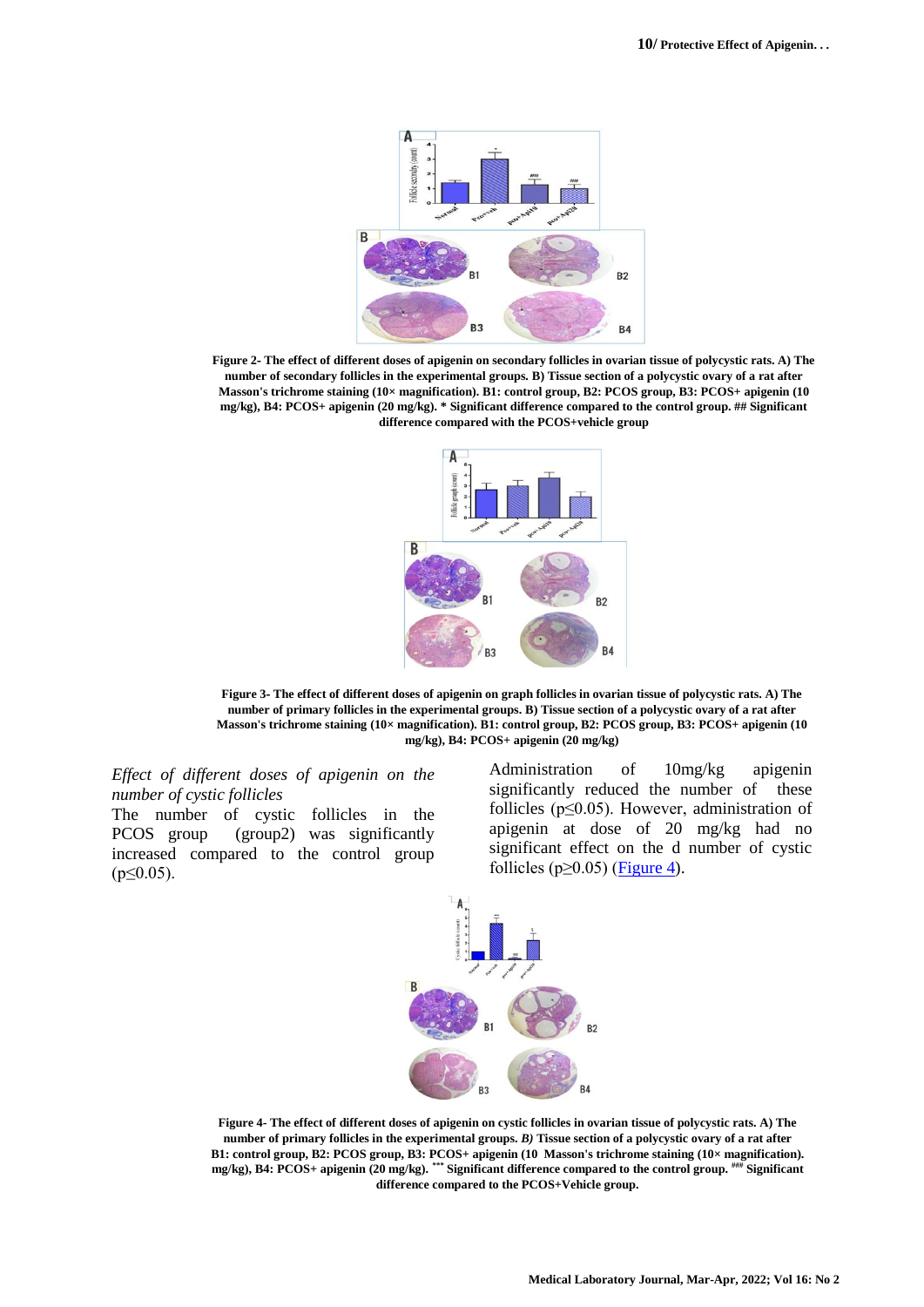## **DISCUSSION**

Recent examinations have pointed out that angiogenesis and fibrogenesis are involved in development of PCOS [\(2\)](#page-5-8). Given the antiangiogenic, antitumor, anti-proliferative, anticancer, and antioxidant effects of apigenin [\(8\)](#page-5-3), we aimed to investigate the effects of apigenin on ovarian follicles in a rat model of PCOS. The results showed that with the induction of PCOS, the number of preantral and cystic follicles increased, but no significant change was seen in the number of graph follicles. This may be related to the fact that graph follicles are in the last stage of folliculogenesis; therefore, other doses of apegenin may affect graph follicles. Administration of apigenin was able to reduce the number of secondary follicles and cysts in the ovary.

It has been shown that ovarian function is affected by external factors such as nerves and hormones and intra-ovarian factors. Ovarian morphometric analysis showed that the induction of PCOS with estradiol valerate increased the total number of preantral follicles. In 2012, Abramovich et al. found that folliculogenesis is disrupted from the early stage to the preantral by a gonadotropinindependent transition. Preantral follicles are increased in women with PCOS but reduced in the ovaries of dehydroepiandrosterone-induced rats.

The preantral follicles might begin to grow in rats, and the growing follicles tend to become cystic rather than normal and turn into egg and corpus luteum. It has been shown that women with PCOS have more primordial, primary, and preantral follicles than normal women. In line with our findings, previous studies have shown that the total number of follicles increases in the ovaries of patients with PCOS  $(13, 14)$  $(13, 14)$ . In 2016, a study showed that gavage with letrozole (once daily for three weeks) increase the number of the cystic, secondary, and atresia follicles in PCOS, which is consistent with our findings [\(15\)](#page-5-15). Previous studies also demonstrated that intramuscular injection of estradiol valerate results in a significant decrease in the number of primary and antral follicles and a significant increase in the number of cysts  $(16)$ . In 2019, a study showed that intraperitoneal injection of estradiol valerate for three weeks increased cystic follicles but decreased the number of antral and corpus luteum follicles [\(12\)](#page-5-10). In 2015, Bulut et al. reported that intraperitoneal

injection of estradiol valerate (4 mg/kg) for 35 days significantly reduce the number of primary follicles, antral follicles, and corpus luteum. They also observed several large cystic follicles above the thin granulosa in the PCOS group. In this group, the high collagen density was reduced by c-Jun N-terminal Kinase, a stress-activated protein kinase induced by inflammatory cytokines, osmotic shock, UV radiation, and hypoxia  $(17)$ .

In the present study, the effect of apigenin on tissue and molecular changes of polycystic ovaries were also investigated. We showed that in the primary follicles, administration of 10 and 20 mg/kg apigenin prevented the conversion of primordial follicles to primary follicles. It is recommended that 10 mg/kg apigenin reduces PCOS, but for ovulation stimulating, drugs such as clomiphene citrate is needed  $(18)$ .

## **CONCLUSION**

This study showed that apigenin, as an antioxidant and antiangiogenic agent, improves the complications of PCOS and exerts protective effects on ovarian follicles. Based on our findings, it is recommended to use apigenin for controlling or improving PCOS-related complications.

#### **ACKNOWLEDGMENTS**

The authors would like to thank the Vice Chancellor for Research of Tehran University of Medical Sciences and all those who helped us in this research.

#### **DECLARATIONS**

#### *Funding*

The present research was supported by the Tehran University of Medical Sciences (Grant No. 40158).

#### *Ethics approvals and consent to participate*

The study was approved by the Ethics Committee and Deputy of Research and Development of Tehran University of Medical Sciences (ethical code: IR.TUMS.MEDICINE.REC.1398.915).

#### **Conflict of interest**

The authors declare that there is no conflict of interest regarding the publication of this article.